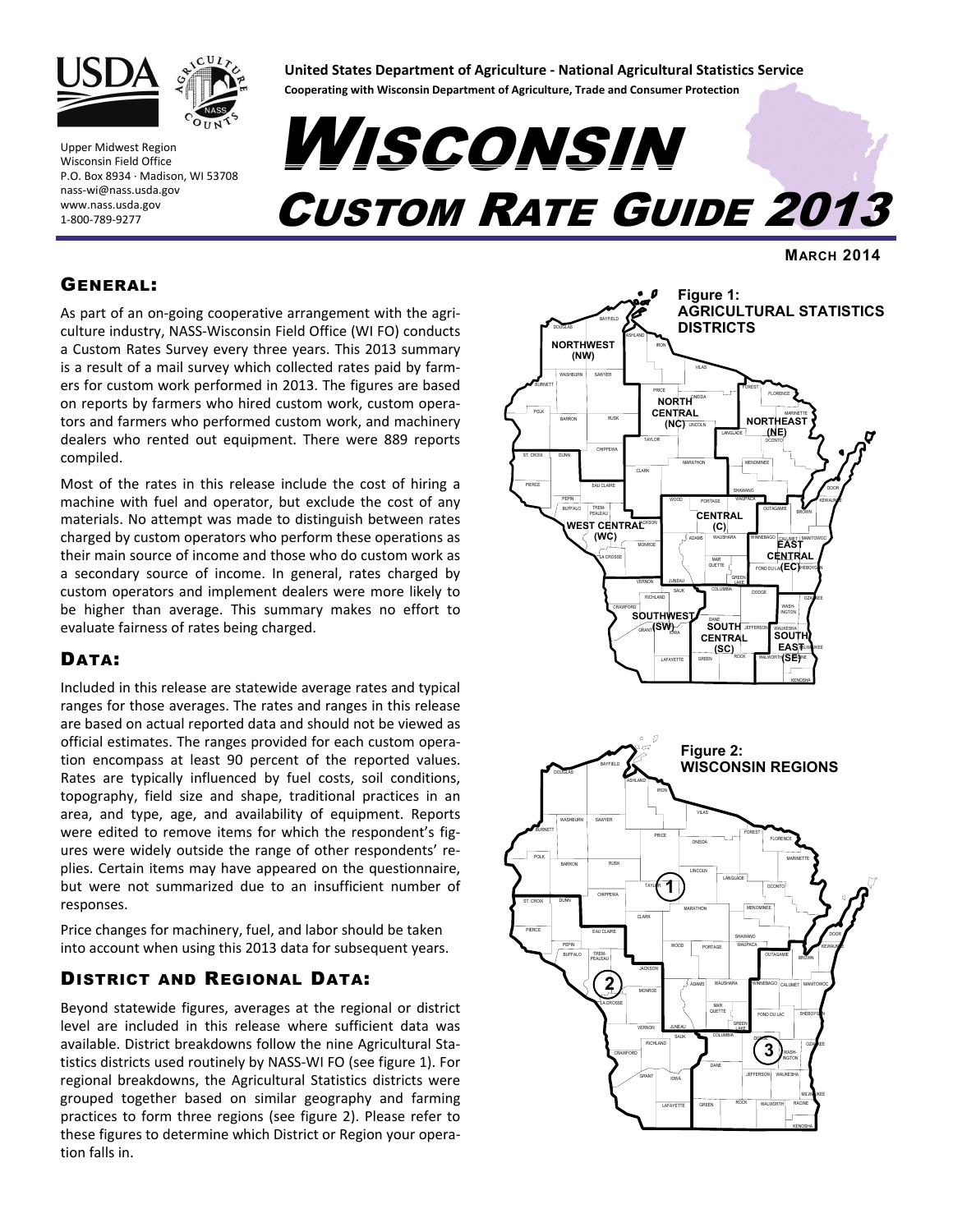|                         |                  |           |       |                          |       | LAIND TILLAUL OF LIVATIONS, VVISCONSIN, LUIS |           |                          |           |                          |       |           |           |           |
|-------------------------|------------------|-----------|-------|--------------------------|-------|----------------------------------------------|-----------|--------------------------|-----------|--------------------------|-------|-----------|-----------|-----------|
|                         | Range            | Statewide |       | <b>Regional Averages</b> |       |                                              |           |                          |           | <b>District Averages</b> |       |           |           |           |
| Operation               | in Rates         | Average   | 1     | $\overline{2}$           | 3     | <b>NW</b>                                    | <b>NC</b> | <b>NE</b>                | <b>WC</b> | C                        | EC    | <b>SW</b> | <b>SC</b> | <b>SE</b> |
|                         | Dollars per acre |           |       | Dollars per acre         |       |                                              |           |                          |           | Dollars per acre         |       |           |           |           |
| Chisel plowing          | 6.00-30.00       | 17.20     | 16.30 | 15.90                    | 18.30 | 16.50                                        | 14.60     | 19.30                    | 15.90     | 15.90                    | 19.80 | 15.70     | 16.80     | 18.10     |
| Disk/ripper/            |                  |           |       |                          |       |                                              |           |                          |           |                          |       |           |           |           |
| harrow combination      | 10.00-28.00      | 17.70     | 17.90 | 17.20                    | 17.90 | 16.60                                        | 17.50     | 18.20                    | 17.30     | 19.80                    | 18.70 | 17.00     | 17.00     | 18.30     |
| <b>Field Cultivator</b> | 5.00-25.00       | 13.30     | 14.20 | 13.00                    | 13.10 | 14.90                                        | 13.40     | 14.30                    | 12.90     | 14.20                    | 12.70 | 13.30     | 13.00     | 15.10     |
| Moldboard plowing       | 10.00-32.00      | 19.90     | 19.30 | 17.90                    | 21.20 | 18.20                                        | 18.70     | 23.40                    | 19.30     | 18.90                    | 24.20 | 15.60     | 18.10     | 18.40     |
| Rotary hoe              | 5.00-15.00       | 9.20      | 9.20  | 9.80                     | 9.00  | 11.70                                        |           | $\overline{\phantom{a}}$ | 10.20     | 7.30                     | 8.85  | 9.25      | 8.50      | 10.40     |
| Soil finisher           | 8.00-25.00       | 14.50     | 14.90 | 13.60                    | 14.90 | 14.10                                        | 14.80     | 16.70                    | 13.40     | 14.90                    | 13.00 | 13.90     | 15.00     | 16.80     |
| Strip tillage           | 10.00-25.00      | 18.20     | 19.20 | 17.30                    | 18.00 | 21.00                                        |           | $\overline{\phantom{0}}$ | 17.70     | 16.60                    | 15.30 | 17.00     | 17.30     | 21.70     |
| Subsoiling              | 10.00-30.00      | 20.00     | 20.00 | 20.10                    | 19.90 | 17.50                                        | 19.80     | $\overline{\phantom{a}}$ | 21.90     | 20.80                    | 22.10 | 17.90     | 18.60     | 20.60     |
| Vertical tillage        | 9.00-24.00       | 15.20     | 14.50 | 15.10                    | 15.50 | 11.60                                        | 14.50     | $\overline{\phantom{a}}$ | 15.30     | 16.50                    | 15.40 | 14.40     | 15.40     | 15.80     |
| Finishing disk          | 7.00-24.00       | 14.50     | 14.50 | 15.00                    | 14.40 | 13.50                                        | 16.40     | 17.30                    | 17.40     | $\overline{\phantom{a}}$ | 14.40 | ٠         | 14.30     | 15.00     |
| Offset disk             | 10.00-22.00      | 15.80     | 14.80 | 15.00                    | 16.50 |                                              |           |                          |           |                          |       |           |           |           |
| Disk w/ digger & drag   | 8.00-23.00       | 15.30     | 12.00 | 15.10                    | 16.50 |                                              |           |                          |           |                          |       |           |           |           |
| Row cultivator:         |                  |           |       |                          |       |                                              |           |                          |           |                          |       |           |           |           |
| with fertilizer         | 8.00-22.00       | 14.00     | 12.20 | 15.00                    | 14.20 |                                              |           |                          |           |                          |       |           |           |           |
| without fertilizer      | 7.00-18.00       | 12.00     | 10.90 |                          | 12.00 |                                              |           |                          |           |                          |       |           |           |           |

**LAND TILLAGE OPERATIONS, WISCONSIN, 2013**

‐ Insufficient data.

|                        |                  | FERTILIZER AND CHEMICAL APPLICATIONS, WISCONSIN, 2013 1/ |      |                          |       |                          |           |           |           |                          |        |           |           |           |
|------------------------|------------------|----------------------------------------------------------|------|--------------------------|-------|--------------------------|-----------|-----------|-----------|--------------------------|--------|-----------|-----------|-----------|
|                        | Range            | Statewide                                                |      | <b>Regional Averages</b> |       |                          |           |           |           | <b>District Averages</b> |        |           |           |           |
| Operation              | in Rates         | Average                                                  |      | $\mathcal{P}$            | 3     | <b>NW</b>                | <b>NC</b> | <b>NE</b> | <b>WC</b> | C                        | EC     | <b>SW</b> | <b>SC</b> | <b>SE</b> |
|                        | Dollars per acre |                                                          |      | Dollars per acre         |       |                          |           |           |           | Dollars per acre         |        |           |           |           |
| Liquid Fertilizer      |                  |                                                          |      |                          |       |                          |           |           |           |                          |        |           |           |           |
| Pull-type              | 5.00-15.00       | 9.25                                                     | 8.40 | 9.95                     | 9.55  | 7.60                     | 9.60      | 8.65      | 9.85      | 8.15                     | 9.25   | 10.10     | 9.10      | 11.50     |
| Self propelled         | 5.00-14.00       | 8.25                                                     | 8.60 | 8.45                     | 8.10  | ٠                        |           |           |           |                          |        |           |           |           |
| Dry Fertilizer         |                  |                                                          |      |                          |       |                          |           |           |           |                          |        |           |           |           |
| Pull-Type              | 2.00-13.00       | 6.25                                                     | 5.95 | 6.05                     | 6.65  | 5.90                     | 7.35      | ۰.        | 6.20      | 5.45                     | 5.10   | 5.80      | 7.15      | 9.65      |
| Self propelled         | 2.50-10.00       | 6.00                                                     | 5.55 | 5.95                     | 6.20  | 5.85                     | 5.20      | Ξ.        | 6.85      | 5.65                     | 6.00   | 4.35      | 6.20      | 6.95      |
| Anhydrous Ammonia      |                  |                                                          |      |                          |       |                          |           |           |           |                          |        |           |           |           |
| Pull-type              | 6.00-18.00       | 11.40                                                    | 9.20 | 13.70                    | 11.30 | $\overline{\phantom{a}}$ |           |           |           |                          |        |           |           |           |
| Self propelled         | 6.50-21.00       | 12.30                                                    |      | 12.60                    | 12.10 | $\overline{a}$           |           |           |           |                          |        |           |           |           |
| Spreading lime         |                  |                                                          |      |                          |       |                          |           |           |           |                          |        |           |           |           |
| Pull-type              | 3.00-17.00       | 8.60                                                     | 9.50 | 7.75                     | 8.35  | ٠                        |           |           |           |                          |        |           |           |           |
| Self propelled         | 4.00-17.00       | 7.95                                                     | 8.50 | 6.75                     | 7.70  | 9.30                     | 5.15      | ۰.        | 6.75      | 9.65                     | $\sim$ | 6.75      | 8.05      | 7.20      |
| Spraying Pesticides 2/ |                  |                                                          |      |                          |       |                          |           |           |           |                          |        |           |           |           |
| Pull-Type              | 2.00-15.00       | 8.50                                                     | 8.45 | 8.55                     | 8.45  | 9.40                     | 6.50      | 7.85      | 8.75      | 8.30                     | 8.10   | 8.25      | 7.80      | 8.40      |
| Self propelled         | 4.00-18.00       | 8.65                                                     | 8.40 | 9.05                     | 8.50  | 8.00                     | 8.05      | 8.65      | 9.10      | 9.00                     | 8.70   | 9.00      | 8.55      | 7.95      |

‐ Insufficient data. 1/The prices listed reflect application only. Cost of materials is excluded. 2/ Includes fungicides, herbicides, and insecticides.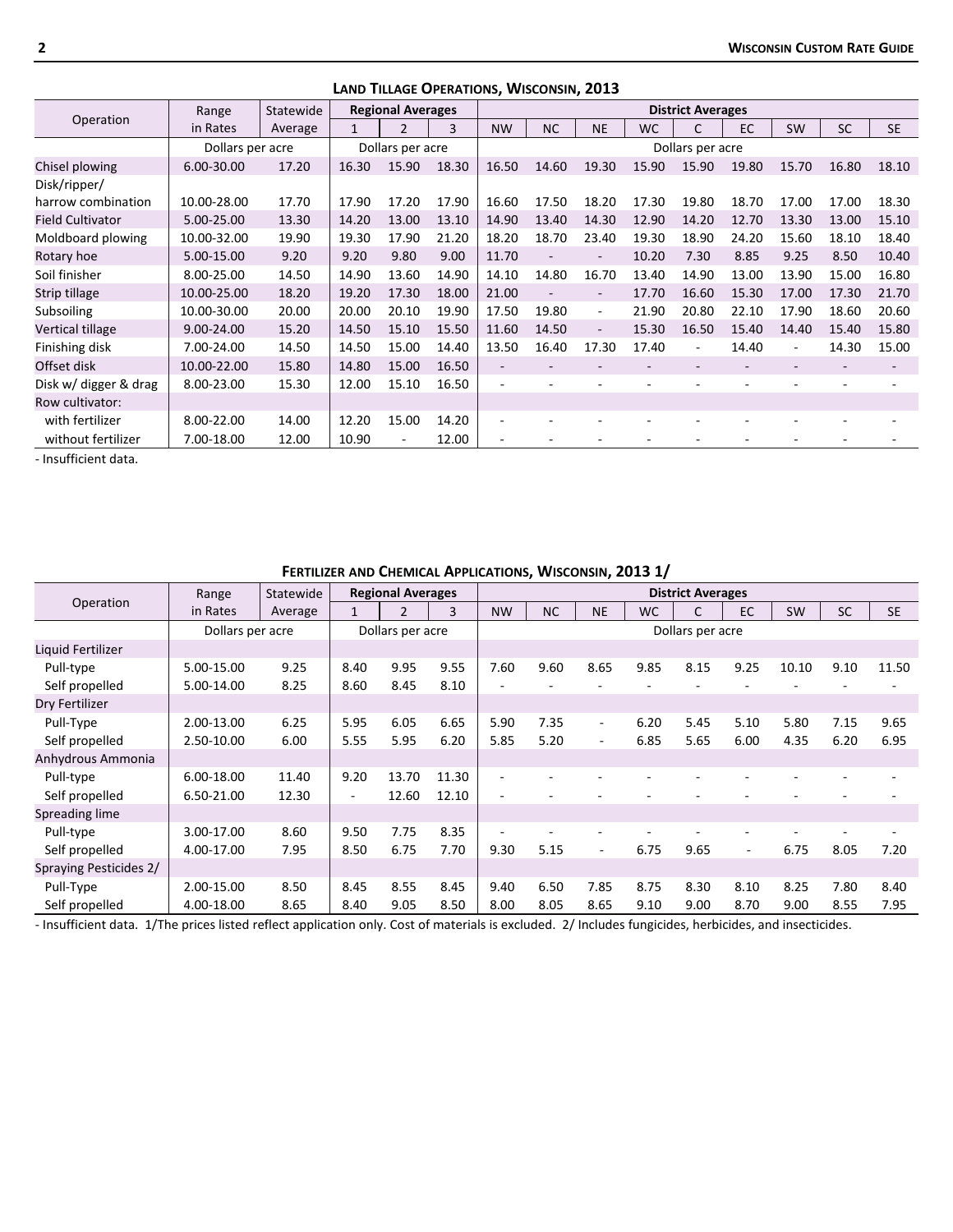|                          |                  |           |              | PLANTING OPERATIONS, WISCONSIN, 2013 |       |                          |                          |                          |           |                          |       |       |           |           |
|--------------------------|------------------|-----------|--------------|--------------------------------------|-------|--------------------------|--------------------------|--------------------------|-----------|--------------------------|-------|-------|-----------|-----------|
| Operation                | Range            | Statewide |              | <b>Regional Averages</b>             |       |                          |                          |                          |           | <b>District Averages</b> |       |       |           |           |
|                          | in Rates         | Average   | $\mathbf{1}$ | $\overline{2}$                       | 3     | <b>NW</b>                | <b>NC</b>                | <b>NE</b>                | <b>WC</b> | $\mathsf{C}$             | EC    | SW    | <b>SC</b> | <b>SE</b> |
|                          | Dollars per acre |           |              | Dollars per acre                     |       |                          |                          |                          |           | Dollars per acre         |       |       |           |           |
| Corn                     |                  |           |              |                                      |       |                          |                          |                          |           |                          |       |       |           |           |
| <b>Conventional Till</b> |                  |           |              |                                      |       |                          |                          |                          |           |                          |       |       |           |           |
| Less than 30" Rows       | 10.00-28.00      | 19.40     | 19.00        | 20.60                                | 18.90 | 21.00                    | 18.00                    | 18.00                    | 20.00     |                          | 19.90 | 24.00 | 17.40     | 20.30     |
| 30" rows and greater     | 10.00-25.00      | 17.20     | 16.70        | 18.30                                | 16.90 | 17.30                    | 16.20                    | 16.30                    | 19.80     | 16.60                    | 17.10 | 16.70 | 16.30     | 19.10     |
| Mulch Till               |                  |           |              |                                      |       |                          |                          |                          |           |                          |       |       |           |           |
| Less than 30" Rows       | 12.00-25.00      | 20.30     | 20.60        | 20.90                                | 19.10 |                          |                          |                          |           |                          |       |       |           |           |
| 30" rows and greater     | 13.00-28.00      | 19.70     | 20.60        | 20.60                                | 18.50 | 20.50                    | 20.30                    | $\overline{\phantom{a}}$ | 21.80     | 22.00                    | 18.10 | 18.90 | 18.10     | 22.00     |
| No-Till                  |                  |           |              |                                      |       |                          |                          |                          |           |                          |       |       |           |           |
| Less than 30" Rows       | 12.00-27.00      | 20.00     | 20.20        | 20.70                                | 19.20 | 23.00                    |                          | ÷,                       | 21.40     | 17.50                    | 20.40 | 19.10 | 17.10     | 21.80     |
| 30" rows and greater     | 12.00-28.00      | 19.20     | 19.20        | 19.50                                | 18.90 | 19.40                    | 19.60                    | 18.80                    | 20.10     | 18.50                    | 19.00 | 18.70 | 18.20     | 21.80     |
| <b>Strip Tillage</b>     |                  |           |              |                                      |       |                          |                          |                          |           |                          |       |       |           |           |
| Less than 30" Rows       | 12.00-25.00      | 20.60     | 20.30        | 22.70                                | 18.00 | ÷,                       |                          |                          |           |                          |       |       |           |           |
| 30" rows and greater     | 11.00-25.00      | 19.90     | 20.10        | 19.40                                | 20.10 |                          |                          |                          |           |                          |       |       |           |           |
| Soybeans                 |                  |           |              |                                      |       |                          |                          |                          |           |                          |       |       |           |           |
| <b>Conventional Till</b> |                  |           |              |                                      |       |                          |                          |                          |           |                          |       |       |           |           |
| Row                      | 10.00-26.00      | 18.30     | 17.90        | 19.60                                | 17.80 | 18.90                    | 17.10                    | 17.70                    | 21.00     | 16.70                    | 18.50 | 16.90 | 16.60     | 20.30     |
| Drill                    | 9.00-25.00       | 16.60     | 15.50        | 16.70                                | 17.00 | 16.90                    | 15.50                    | 15.80                    | 17.70     | 14.60                    | 17.00 | 15.60 | 16.90     | 17.30     |
| Mulch Till               |                  |           |              |                                      |       |                          |                          |                          |           |                          |       |       |           |           |
| Row                      | 12.00-26.00      | 19.90     | 21.10        | 20.50                                | 18.40 | 21.10                    | 18.00                    | $\overline{\phantom{a}}$ | 21.80     | $\overline{\phantom{a}}$ | 17.40 | 17.80 | 17.70     | 23.30     |
| Drill                    | 10.00-26.00      | 18.40     | 19.20        | 19.00                                | 17.70 | $\overline{a}$           | $\sim$                   |                          |           |                          |       |       |           |           |
| No-Till                  |                  |           |              |                                      |       |                          |                          |                          |           |                          |       |       |           |           |
| Row                      | 12.00-26.00      | 19.20     | 19.70        | 19.60                                | 18.80 | 19.80                    | 21.00                    | 20.00                    | 20.50     | 18.00                    | 19.50 | 18.40 | 18.10     | 20.60     |
| Drill                    | 9.00-26.00       | 18.40     | 19.70        | 18.70                                | 18.20 | 19.20                    | 17.80                    | $\overline{\phantom{a}}$ | 21.10     | 23.30                    | 18.70 | 17.10 | 17.50     | 18.80     |
| <b>Strip Tillage</b>     |                  |           |              |                                      |       |                          |                          |                          |           |                          |       |       |           |           |
| Row                      | 10.00-26.00      | 20.40     | 20.20        | 22.30                                | 18.80 | L.                       |                          |                          |           |                          |       |       |           |           |
| <b>Small Grains</b>      |                  |           |              |                                      |       |                          |                          |                          |           |                          |       |       |           |           |
| <b>Conventional Till</b> | 8.00-26.00       | 15.90     | 15.40        | 16.30                                | 16.10 | 15.30                    | 15.30                    | 17.10                    | 16.80     | 13.80                    | 16.40 | 15.60 | 15.70     | 16.50     |
| Mulch Till               | 10.00-26.00      | 17.50     | 21.80        | 19.10                                | 16.60 | $\overline{\phantom{a}}$ | $\overline{\phantom{a}}$ | ÷                        |           |                          |       |       |           |           |
| No-Till                  | 10.00-30.00      | 17.90     | 19.80        | 18.30                                | 17.40 | 19.80                    | 18.10                    | $\overline{\phantom{a}}$ | 19.80     | 20.10                    | 17.90 | 17.00 | 16.70     | 18.00     |
| Alfalfa, Clover, etc.    |                  |           |              |                                      |       |                          |                          |                          |           |                          |       |       |           |           |
| <b>Conventional Till</b> | 8.00-25.00       | 16.10     | 15.60        | 15.00                                | 16.90 | 15.80                    | 17.30                    | 16.40                    | 15.70     | 13.00                    | 17.00 | 14.10 | 16.60     | 18.20     |
| Mulch Till               | 10.00-26.00      | 18.30     | 19.20        | 19.40                                | 17.20 | ÷,                       |                          |                          |           |                          |       |       |           |           |
| No-Till                  | 10.00-30.00      | 18.90     | 18.50        | 19.40                                | 18.80 |                          |                          |                          |           |                          |       |       |           |           |

‐ Insufficient data.

## **MANURE SERVICES, WISCONSIN, 2013**

|                     | <b>Cost Per Hour</b> |                  |        |                          |        |                     | Cost Per Gallon (Liquid Manure only) |                    |       |                          |       |
|---------------------|----------------------|------------------|--------|--------------------------|--------|---------------------|--------------------------------------|--------------------|-------|--------------------------|-------|
|                     | Range                | Statewide        |        | <b>Regional Averages</b> |        |                     | Range                                | Statewide          |       | <b>Regional Averages</b> |       |
| Diameter            | in Rates             | Averages         |        |                          | 3      | Diameter            | in Rates                             | Averages           |       | $\overline{2}$           | 3     |
|                     |                      | Dollars per hour |        |                          |        |                     |                                      | Dollars per gallon |       |                          |       |
| Solid Manure        |                      |                  |        |                          |        |                     |                                      |                    |       |                          |       |
| Loading             | 25.00-140.00         | 76.20            | 59.20  | 70.00                    | 92.30  |                     |                                      |                    |       |                          |       |
| Spreading           | 30.00-135.00         | 86.00            | 81.60  | 86.70                    | 87.90  |                     |                                      |                    |       |                          |       |
| Loading & spreading | 20.00-245.00         | 109.00           | 95.40  | 129.00                   | 104.00 |                     |                                      |                    |       |                          |       |
| Liquid Manure       |                      |                  |        |                          |        | Liquid Manure       |                                      |                    |       |                          |       |
| Pumping & spreading |                      |                  |        |                          |        | Pumping & spreading |                                      |                    |       |                          |       |
| Surface             | 50.00-210.00         | 92.40            | 94.20  | 79.40                    | 98.60  | Surface             | $0.005 - 0.020$                      | 0.011              | 0.010 | 0.012                    | 0.011 |
| Tanker injection    | 95.00-150.00         | 124.00           |        | ۰                        | 128.00 | Tanker injection    | $0.007 - 0.012$                      | 0.012              | 0.013 | $\overline{\phantom{a}}$ | 0.011 |
| Drag line injection | 240.00-350.00        | 292.00           |        |                          | $\sim$ | Drag line injection | $0.005 - 0.018$                      | 0.011              | 0.010 | 0.009                    | 0.012 |
| Agitation boat      | 45.00-200.00         | 140.00           | 100.00 | 210.00                   | 146.00 | Agitation boat      |                                      |                    |       |                          |       |

‐ Insufficient data.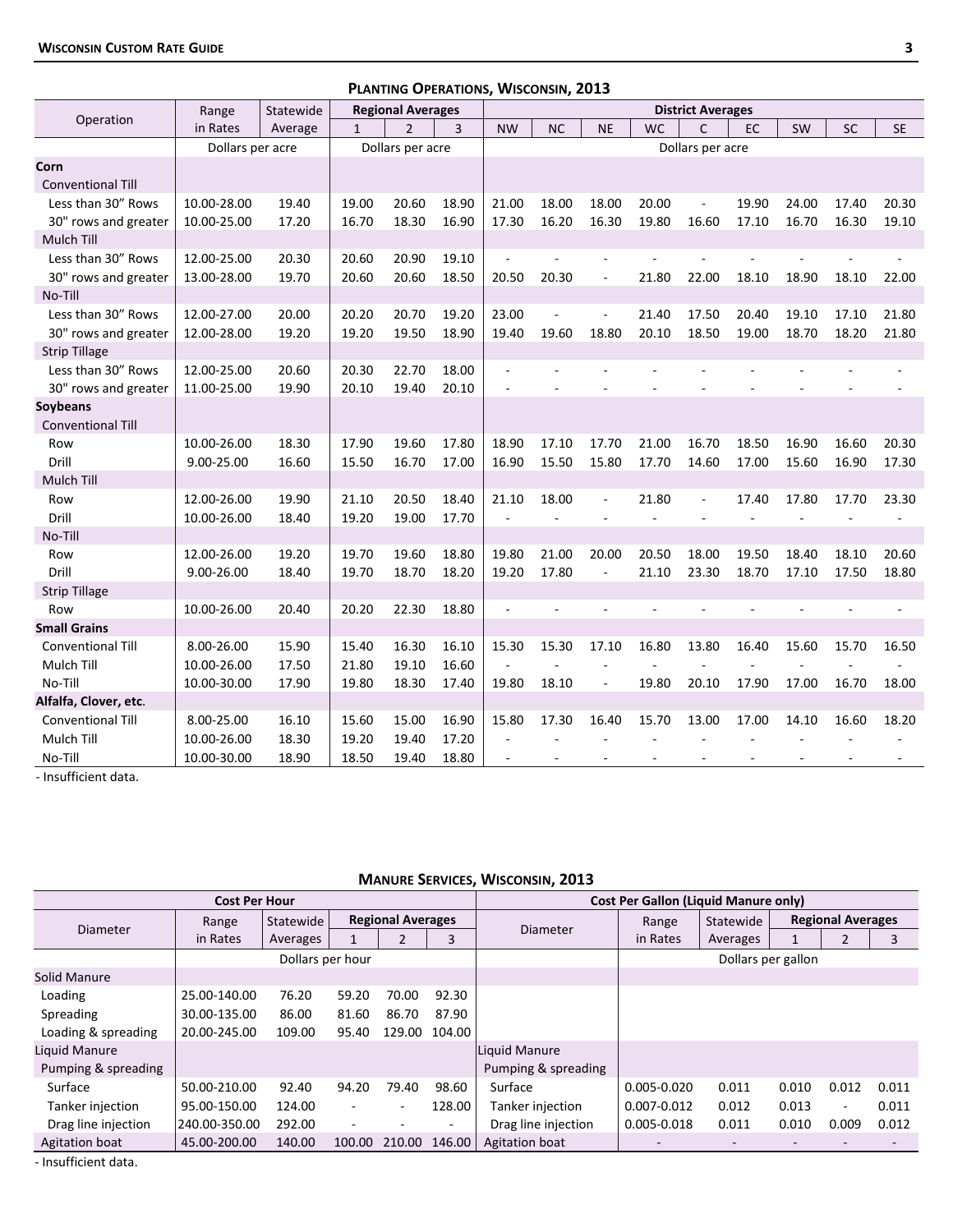|                      |                  |           |        |                          |               | <b>IMI HANVEST OF ENATIONS, VVISCONSIN, EUIS</b> |                          |           |                          |                          |                          |                          |           |                          |
|----------------------|------------------|-----------|--------|--------------------------|---------------|--------------------------------------------------|--------------------------|-----------|--------------------------|--------------------------|--------------------------|--------------------------|-----------|--------------------------|
|                      | Range            | Statewide |        | <b>Regional Averages</b> |               |                                                  |                          |           |                          | <b>District Averages</b> |                          |                          |           |                          |
| Operation            | in Rates         | Average   |        | 2                        | 3             | <b>NW</b>                                        | <b>NC</b>                | <b>NE</b> | <b>WC</b>                |                          | EC                       | <b>SW</b>                | <b>SC</b> | <b>SE</b>                |
| <b>Cost Per Acre</b> | Dollars per acre |           |        | Dollars per acre         |               |                                                  |                          |           |                          | Dollars per acre         |                          |                          |           |                          |
| Mowing and           |                  |           |        |                          |               |                                                  |                          |           |                          |                          |                          |                          |           |                          |
| conditioning         | 6.00-22.00       | 13.40     | 13.00  | 13.30                    | 13.70         | 13.60                                            | 11.40                    | 13.90     | 14.10                    | 12.10                    | 13.80                    | 12.20                    | 13.70     | 13.30                    |
| Mowing only          | 10.00-20.00      | 13.00     | 12.00  | 14.40                    | 12.60         | ۰                                                |                          |           |                          |                          |                          |                          |           |                          |
| Raking               | 3.00-15.00       | 7.30      | 6.80   | 7.30                     | 7.60          | 7.35                                             | 5.20                     | 7.10      | 7.90                     | 6.90                     | 7.45                     | 6.65                     | 7.60      | 7.85                     |
| Windrow merging      | 4.00-20.00       | 9.90      | 8.75   | 9.55                     | 10.50         | 9.00                                             | 5.65                     | ۰.        | 10.15                    | 9.20                     | 10.00                    | 8.15                     | 10.70     | 12.40                    |
| <b>Cost Per Hour</b> | Dollars per hour |           |        | Dollars per hour         |               |                                                  |                          |           |                          | Dollars per hour         |                          |                          |           |                          |
| Mowing and           |                  |           |        |                          |               |                                                  |                          |           |                          |                          |                          |                          |           |                          |
| conditioning         | 25.00-275.00     | 113.00    | 121.00 |                          | 107.00 115.00 | 111.00                                           | $\overline{\phantom{a}}$ | 178.00    | 150.00                   | 84.00                    | 164.00                   | 76.90                    | 87.40     | $\overline{\phantom{a}}$ |
| Mowing only          | 40.00-180.00     | 117.00    | 120.00 | 125.00                   | 109.00        | $\blacksquare$                                   |                          |           |                          |                          |                          |                          |           |                          |
| Raking               | 25.00-120.00     | 61.60     | 55.90  | 54.50                    | 70.00         | $\overline{\phantom{a}}$                         | $\overline{\phantom{a}}$ |           | $\overline{\phantom{a}}$ | $\overline{\phantom{a}}$ | $\overline{\phantom{a}}$ | $\overline{\phantom{a}}$ | -         |                          |
| Windrow merging      | 40.00-255.00     | 120.00    | 127.00 | 129.00                   | 104.00        | ۰                                                |                          |           |                          |                          |                          |                          |           |                          |

**HAY HARVEST OPERATIONS, WISCONSIN, 2013**

‐ Insufficient data.

## **HAY BALING, WISCONSIN, 2013**

|                  | Range            | Statewide |       | <b>Regional Averages</b> |       |                          |           |           |           | <b>District Averages</b> |      |           |           |           |
|------------------|------------------|-----------|-------|--------------------------|-------|--------------------------|-----------|-----------|-----------|--------------------------|------|-----------|-----------|-----------|
| <b>Bale Type</b> | in Rates         | Average   |       |                          |       | <b>NW</b>                | <b>NC</b> | <b>NE</b> | <b>WC</b> | J                        | EC   | <b>SW</b> | <b>SC</b> | <b>SE</b> |
|                  | Dollars per bale |           |       | Dollars per bale         |       |                          |           |           |           | Dollars per bale         |      |           |           |           |
| <b>Bale Only</b> |                  |           |       |                          |       |                          |           |           |           |                          |      |           |           |           |
| Square bales     |                  |           |       |                          |       |                          |           |           |           |                          |      |           |           |           |
| 25 - 50 lbs      | $0.25 - 2.00$    | 0.84      | 0.88  | 0.74                     | 0.85  | 1.05                     | 0.73      | 1.00      | 0.73      | 0.66                     | 0.70 | 0.74      | 0.80      | 1.20      |
| 300-600 lbs      | 3.50-12.00       | 6.70      | 7.50  | 7.00                     | 6.40  | $\overline{\phantom{a}}$ |           |           |           |                          |      |           |           |           |
| 600 lbs & over   | 6.00-14.00       | 8.40      | 8.85  | 8.35                     | 8.25  | 8.25                     | 9.45      | 9.00      | 8.80      | 9.10                     | 8.25 | 7.80      | 8.30      | 7.80      |
| Round bales      |                  |           |       |                          |       |                          |           |           |           |                          |      |           |           |           |
| Under 1,000 lbs  | 5.00-12.50       | 8.35      | 8.30  | 8.45                     | 8.35  | 8.50                     | 8.70      | 7.40      | 8.70      | 8.30                     | 8.05 | 8.15      | 8.55      | 8.50      |
| 1,000 lbs & over | 6.00-15.00       | 10.30     | 10.60 | 10.40                    | 10.00 | 11.50                    | 10.30     | 8.65      | 10.90     | 9.70                     | 8.55 | 9.65      | 10.60     | 10.70     |

‐ Insufficient data.

## **HAY BALING AND WRAPPING, WISCONSIN, 2013**

|                     | <b>Bale and Wrap</b><br><b>Regional Averages</b><br>Statewide<br>Range<br>in Rates<br>Averages<br>$\mathfrak z$<br>Dollars per bale<br>6.00-24.00<br>13.00<br>14.00<br>12.80<br>10.90<br>10.30<br>4.00-16.00<br>12.00 |       |       |       | <b>Wrap Only</b>         |                    |               |                  |        |                          |      |
|---------------------|-----------------------------------------------------------------------------------------------------------------------------------------------------------------------------------------------------------------------|-------|-------|-------|--------------------------|--------------------|---------------|------------------|--------|--------------------------|------|
|                     |                                                                                                                                                                                                                       |       |       |       |                          |                    | Range         | Statewide        |        | <b>Regional Averages</b> |      |
| <b>Bale Type</b>    |                                                                                                                                                                                                                       |       |       |       | 3                        | Bale Type          | in Rates      | Averages         |        | $\overline{2}$           | 3    |
|                     |                                                                                                                                                                                                                       |       |       |       |                          |                    |               | Dollars per bale |        |                          |      |
| <b>Square bales</b> |                                                                                                                                                                                                                       |       |       |       |                          | Square bales       |               |                  |        |                          |      |
| 300-600 lbs         |                                                                                                                                                                                                                       |       |       |       |                          | 300-600 lbs        |               |                  |        |                          |      |
| Line                |                                                                                                                                                                                                                       |       |       |       | $\overline{\phantom{a}}$ | Line               | 2.00-4.80     | 3.45             | $\sim$ |                          |      |
| 600 lbs & over      |                                                                                                                                                                                                                       |       |       |       |                          | 600 lbs & over     |               |                  |        |                          |      |
| Individual          |                                                                                                                                                                                                                       |       |       |       | 12.90                    | Individual         | 2.50-15.00    | 7.95             | 8.00   | 6.00                     | 9.30 |
| Line                |                                                                                                                                                                                                                       |       |       |       | 10.10                    | Line               | $2.00 - 9.00$ | 4.65             | 6.35   | 4.40                     | 4.85 |
| <b>Round bales</b>  |                                                                                                                                                                                                                       |       |       |       |                          | <b>Round bales</b> |               |                  |        |                          |      |
| Under 1,000 lbs     |                                                                                                                                                                                                                       |       |       |       |                          | Under 1,000 lbs    |               |                  |        |                          |      |
| Individual          | 5.00-16.00                                                                                                                                                                                                            | 10.50 | 10.60 | 10.50 | 10.50                    | Individual         | 5.00-7.25     | 6.30             | ٠      |                          |      |
| Line                | 6.00-15.00                                                                                                                                                                                                            | 12.00 |       |       | ۰                        | Line               | 2.00-8.00     | 5.60             | 6.00   | 6.25                     | 4.00 |
| 1,000 lbs & over    |                                                                                                                                                                                                                       |       |       |       |                          | 1,000 lbs & over   |               |                  |        |                          |      |
| Individual          | 8.00-18.00                                                                                                                                                                                                            | 11.60 | 11.20 | 11.90 | 11.70                    | Individual         | 5.00-13.50    | 9.05             | 9.50   | 9.85                     | 8.00 |
| Line                | 11.00-19.00                                                                                                                                                                                                           | 14.80 | ۰     | 15.00 | 13.90                    | Line               | 4.00-9.00     | 6.35             | 6.40   | 6.20                     | 6.55 |

‐ Insufficient data.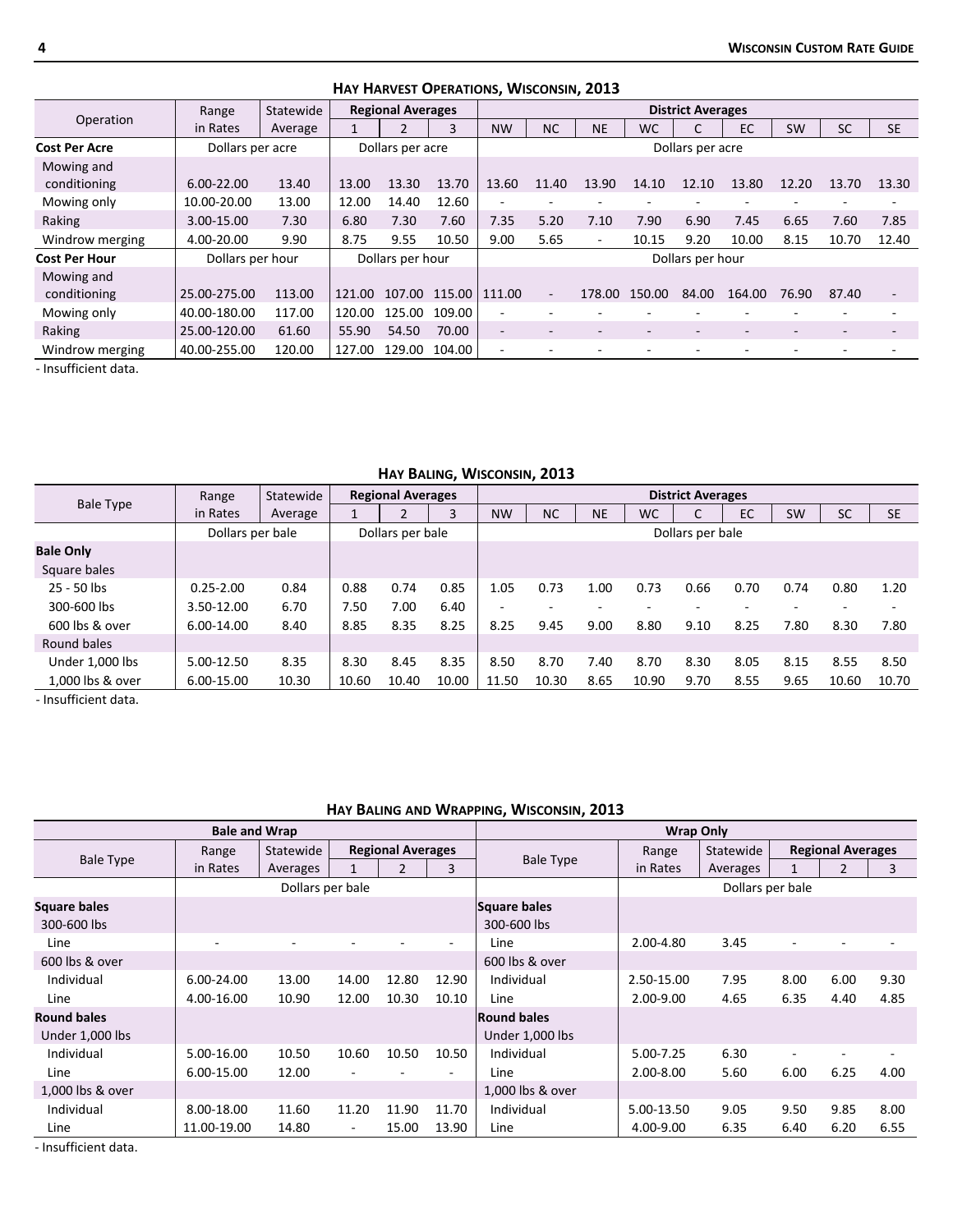|                                              |                  |           |              | HAYLAGE HARVEST OPERATIONS, WISCONSIN, 2013 |        |           |                      |           |           |                          |       |           |               |           |
|----------------------------------------------|------------------|-----------|--------------|---------------------------------------------|--------|-----------|----------------------|-----------|-----------|--------------------------|-------|-----------|---------------|-----------|
|                                              | Range            | Statewide |              | <b>Regional Averages</b>                    |        |           |                      |           |           | <b>District Averages</b> |       |           |               |           |
| Operation                                    | in Rates         | Average   | $\mathbf{1}$ | $\overline{2}$                              | 3      | <b>NW</b> | <b>NC</b>            | <b>NE</b> | <b>WC</b> | $\mathsf{C}$             | EC    | <b>SW</b> | <b>SC</b>     | <b>SE</b> |
| <b>Cost Per Acre</b>                         | Dollars per acre |           |              | Dollars per acre                            |        |           |                      |           |           | Dollars per acre         |       |           |               |           |
| Chopping only                                |                  |           |              |                                             |        |           |                      |           |           |                          |       |           |               |           |
| Pull-type                                    | 12.00-80.00      | 36.10     | 39.80        | 35.20                                       | 32.30  |           |                      |           |           |                          |       |           |               |           |
| Self-propelled                               | 12.00-75.00      | 34.60     | 25.30        | 23.00                                       | 30.00  |           |                      |           |           |                          |       |           |               |           |
| Chopping, hauling,<br>& packing bunkers      |                  |           |              |                                             |        |           |                      |           |           |                          |       |           |               |           |
| Pull-type                                    | 25.00-120.00     | 79.80     |              | 90.00                                       |        |           |                      |           |           |                          |       |           |               |           |
| Self-propelled                               | 25.00-125.00     | 55.30     |              |                                             | 56.80  |           |                      |           |           |                          |       |           |               |           |
| Chopping, hauling,<br>& filling upright silo |                  |           |              |                                             |        |           |                      |           |           |                          |       |           |               |           |
| Pull-type                                    | 40.00-100.00     | 67.70     | 63.00        | 73.30                                       | 67.20  |           |                      |           |           |                          |       |           |               |           |
| Self-propelled                               | 40.00-125.00     | 58.40     | 55.70        |                                             | 71.50  |           |                      |           |           |                          |       |           |               |           |
| <b>Cost Per Hour</b>                         | Dollars per hour |           |              | Dollars per hour                            |        |           |                      |           |           | Dollars per hour         |       |           |               |           |
| Chopping only                                |                  |           |              |                                             |        |           |                      |           |           |                          |       |           |               |           |
| Pull-type                                    | 52.50-225.00     | 114.00    | 109.00       | 131.00                                      | 90.30  |           |                      |           |           |                          |       |           |               |           |
| Self-propelled                               | 125.00-575.00    | 325.00    | 286.00       | 365.00 326.00                               |        |           | 308.00 234.00 330.00 |           |           | 413.00 254.00 338.00     |       |           | 289.00 302.00 | 340.00    |
| Chopping, hauling,<br>& packing bunkers      |                  |           |              |                                             |        |           |                      |           |           |                          |       |           |               |           |
| Pull-type                                    | 100.00-650.00    | 317.00    |              |                                             |        |           |                      |           |           |                          |       |           |               |           |
| Self-propelled                               | 250.00-850.00    | 568.00    | 457.00       | 560.00                                      | 701.00 |           |                      |           |           |                          |       |           |               |           |
| Chopping, hauling,<br>& filling upright silo |                  |           |              |                                             |        |           |                      |           |           |                          |       |           |               |           |
| Pull-type                                    | 60.00-275.00     | 152.00    | 149.00       | 160.00 148.00                               |        |           |                      |           |           |                          |       |           |               |           |
| Self-propelled                               | 200.00-600.00    | 422.00    | 352.00       | 471.00 466.00                               |        |           |                      |           |           |                          |       |           |               |           |
| Filling and packing                          |                  |           |              |                                             |        |           |                      |           |           |                          |       |           |               |           |
| <b>Bunker</b>                                | 50.00-200.00     | 94.30     | 95.80        | 79.80                                       | 104.00 | 90.00     | 91.80                | 92.80     | 86.10     | 108.00 104.00            |       | 68.80     | 103.00        |           |
| Hauling only                                 |                  |           |              |                                             |        |           |                      |           |           |                          |       |           |               |           |
| Truck                                        | 50.00-120.00     | 83.30     | 82.10        | 75.90                                       | 88.40  | 76.40     |                      | 91.30     | 74.80     | 81.70                    | 88.10 | 79.30     | 90.30         | 83.00     |
| Wagon                                        | 15.00-95.00      | 62.10     | 58.80        | 64.20                                       | 63.40  | 62.50     | 52.80                | 74.30     | 75.80     | $\overline{\phantom{a}}$ | 63.90 | 54.30     | 64.70         |           |

‐ Insufficient data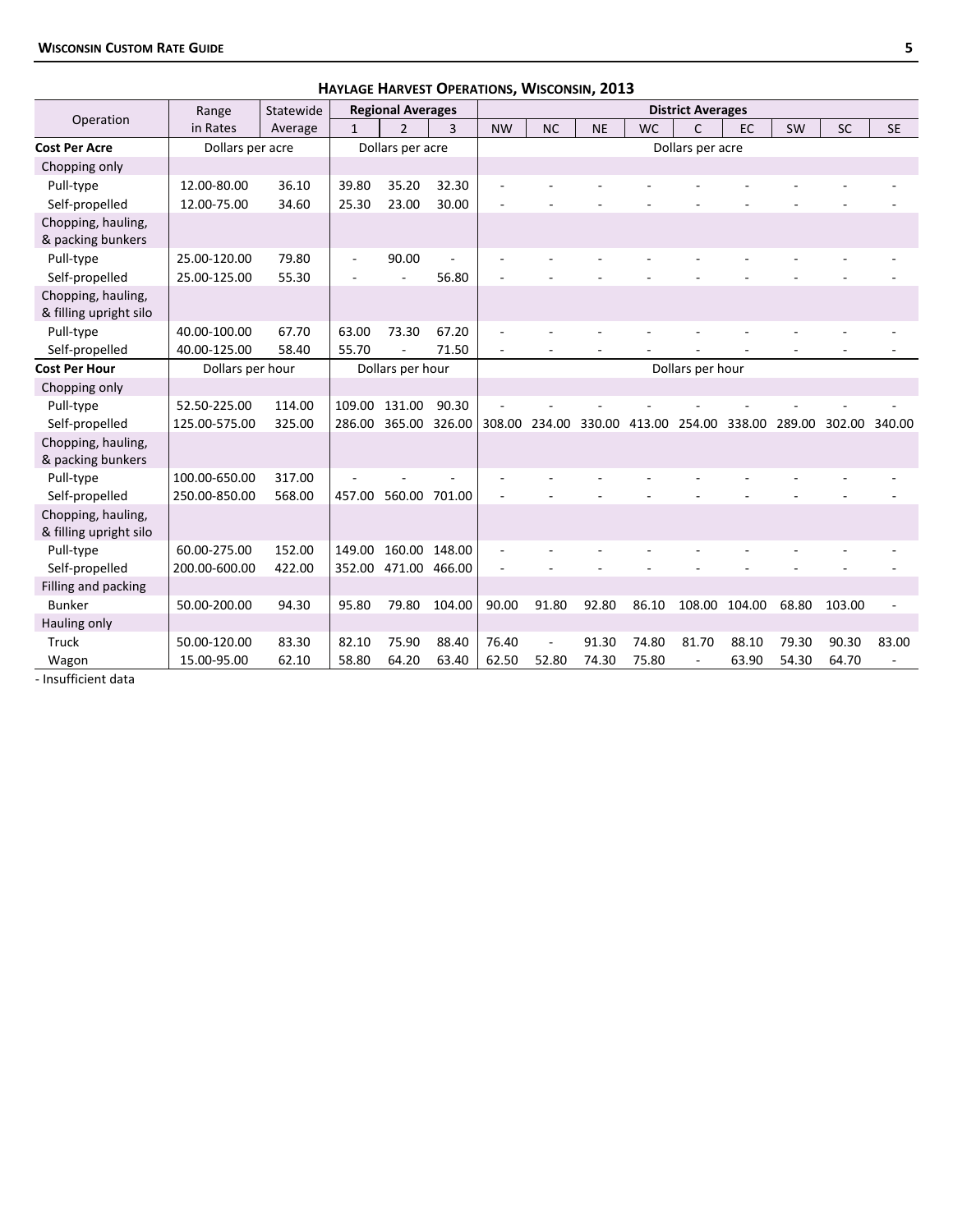|                        | <b>Cost Per Acre</b> |                  |              |                          |        |                        | <b>Cost Per Hour</b> |                  |                          |                          |        |
|------------------------|----------------------|------------------|--------------|--------------------------|--------|------------------------|----------------------|------------------|--------------------------|--------------------------|--------|
| Operation              | Range                | Statewide        |              | <b>Regional Averages</b> |        | Operation              | Range                | Statewide        |                          | <b>Regional Averages</b> |        |
|                        | in Rates             | Averages         | $\mathbf{1}$ | $\overline{2}$           | 3      |                        | in Rates             | Averages         | $\mathbf{1}$             | $\overline{2}$           | 3      |
|                        |                      | Dollars per acre |              |                          |        |                        |                      | Dollars per hour |                          |                          |        |
| Chopping only          |                      |                  |              |                          |        | Chopping only          |                      |                  |                          |                          |        |
| With processor         |                      |                  |              |                          |        | With processor         |                      |                  |                          |                          |        |
| Pull-type              | 25.00-75.00          | 53.40            | 59.80        | 53.90                    | $\sim$ | Pull-type              |                      |                  |                          |                          |        |
| Self propelled         | 37.50-104.00         | 68.80            | 70.90        | 64.30                    | 70.20  | Self propelled         | 110.00-530.00        | 349.00           | 314.00                   | 368.00                   | 364.00 |
| Without processor      |                      |                  |              |                          |        | Without processor      |                      |                  |                          |                          |        |
| Pull-type              | 25.00-83.00          | 51.90            | 64.30        |                          |        | Pull-type              | 85.00-150.00         | 114.00           | 118.00                   |                          | 103.00 |
| Self propelled         | 55.00-90.00          | 67.50            |              |                          | 60.00  | Self propelled         | 125.00-450.00        | 304.00           | 223.00                   | 331.00                   | 319.00 |
| Chopping, hauling,     |                      |                  |              |                          |        | Chopping, hauling,     |                      |                  |                          |                          |        |
| & packing bunkers      |                      |                  |              |                          |        | & packing bunkers      |                      |                  |                          |                          |        |
| With processor         |                      |                  |              |                          |        | With processor         |                      |                  |                          |                          |        |
| Pull-type              | 44.00-100.00         | 72.30            |              |                          |        | Pull-type              | 100.00-650.00        | 315.00           |                          |                          |        |
| Self propelled         | 60.00-200.00         | 127.00           | 71.30        | 163.00 135.00            |        | Self propelled         | 365.00-1000.00       | 645.00           | 520.00                   | 624.00                   | 779.00 |
| Without processor      |                      |                  |              |                          |        | Without processor      |                      |                  |                          |                          |        |
| Self propelled         |                      |                  |              |                          |        | Self propelled         | 400.00-830.00        | 642.00           |                          |                          | 703.00 |
| Chopping, hauling,     |                      |                  |              |                          |        | Chopping, hauling,     |                      |                  |                          |                          |        |
| & filling upright silo |                      |                  |              |                          |        | & filling upright silo |                      |                  |                          |                          |        |
| With processor         |                      |                  |              |                          |        | With processor         |                      |                  |                          |                          |        |
| Pull-type              | 25.00-200.00         | 78.80            |              | 99.30                    |        | Pull-type              | 100.00-450.00        | 254.00           | 320.00                   | 290.00                   |        |
| Self propelled         | 82.00-180.00         | 127.00           |              |                          | 172.00 | Self propelled         | 300.00-765.00        | 506.00           | 412.00                   | 538.00                   | 541.00 |
| Without processor      |                      |                  |              |                          |        | Without processor      |                      |                  |                          |                          |        |
| Pull-type              |                      |                  |              |                          |        | Pull-type              | 70.00-250.00         | 165.00           | $\overline{\phantom{a}}$ | 137.00                   |        |
| Self propelled         |                      |                  |              |                          |        | Self propelled         | 350.00-575.00        | 465.00           |                          |                          |        |

**CORN SILAGE HARVEST OPERATIONS, WISCONSIN, 2013**

‐ Insufficient data.

# **CORN SILAGE BUNKER PACKING AND HAULING, WISCONSIN, 2013**

|                     | Range            | Statewide |       | <b>Regional Averages</b> |        |           |           |       |       | <b>District Averages</b> |        |       |           |           |
|---------------------|------------------|-----------|-------|--------------------------|--------|-----------|-----------|-------|-------|--------------------------|--------|-------|-----------|-----------|
| Operation           | in Rates         | Average   |       |                          |        | <b>NW</b> | <b>NC</b> | NE    | WС    | r<br>◡                   | EC     | SW    | <b>SC</b> | <b>SE</b> |
|                     | Dollars per hour |           |       | Dollars per hour         |        |           |           |       |       | Dollars per hour         |        |       |           |           |
| Filling and packing |                  |           |       |                          |        |           |           |       |       |                          |        |       |           |           |
| <b>Bunker</b>       | 45.00-200.00     | 99.40     | 86.40 | 85.80                    | 116.00 | 76.70     | 94.00     | 93.80 | 84.60 | 86.30                    | 117.10 | 88.30 | 113.00    |           |
| Hauling only        |                  |           |       |                          |        |           |           |       |       |                          |        |       |           |           |
| Truck               | 50.00-120.00     | 84.20     | 84.20 | 73.60                    | 90.10  | 76.30     | 88.30     | 90.80 | 74.20 | 83.80                    | 88.30  | 72.10 | 90.60     |           |
| Wagon               | 25.00-95.00      | 67.60     | 68.60 | 65.90                    | 67.90  | 68.00     | 66.00     | 74.00 | 75.80 | ۰                        | 74.10  | 54.00 | 60.40     | -         |

‐ Insufficient data

|             |                      |                         |                          |                          |      | SILAGE BAGGING, WISCONSIN, 2013 1/ |                      |                         |                          |                          |      |
|-------------|----------------------|-------------------------|--------------------------|--------------------------|------|------------------------------------|----------------------|-------------------------|--------------------------|--------------------------|------|
|             | Cost of bag included |                         |                          |                          |      |                                    | Cost of bag excluded |                         |                          |                          |      |
| Diameter    | Range                | Statewide               |                          | <b>Regional Averages</b> |      | <b>Diameter</b>                    | Range                | Statewide               |                          | <b>Regional Averages</b> |      |
|             | in Rates             | Averages                |                          |                          |      |                                    | in Rates             | Averages                |                          |                          |      |
|             |                      | Dollars per linear foot |                          |                          |      |                                    |                      | Dollars per linear foot |                          |                          |      |
| 8-foot bag  | $3.20 - 6.50$        | 4.60                    | 4.65                     | 3.95                     | 4.90 | 8-foot bag                         | 2.00-4.00            | 2.75                    | 2.65                     | 2.35                     | 3.20 |
| 9-foot bag  | 3.59-7.00            | 5.00                    | 4.90                     | 5.10                     | 5.05 | 9-foot bag                         | $2.00 - 4.20$        | 2.65                    | 2.00                     | 2.35                     | 3.20 |
| 10-foot bag | 5.00-9.00            | 6.70                    | 6.95                     | 6.20                     | 6.85 | 10-foot bag                        | 2.50-6.00            | 4.44                    | 4.85                     | 3.75                     | 5.00 |
| 12-foot bag | 7.00-13.00           | 9.90                    |                          | ۰                        |      | 10.20 $ 12$ -foot bag              | 3.50-9.30            | 6.35                    | $\overline{\phantom{a}}$ |                          | 7.15 |
| 14-foot bag | 10.00-15.00          | 13.15                   | $\overline{\phantom{0}}$ | $\overline{\phantom{a}}$ |      | 15.20 $\vert$ 14-foot bag          |                      |                         |                          |                          |      |

‐ Insufficient data. 1/Prices exclude the cost of fuel and labor.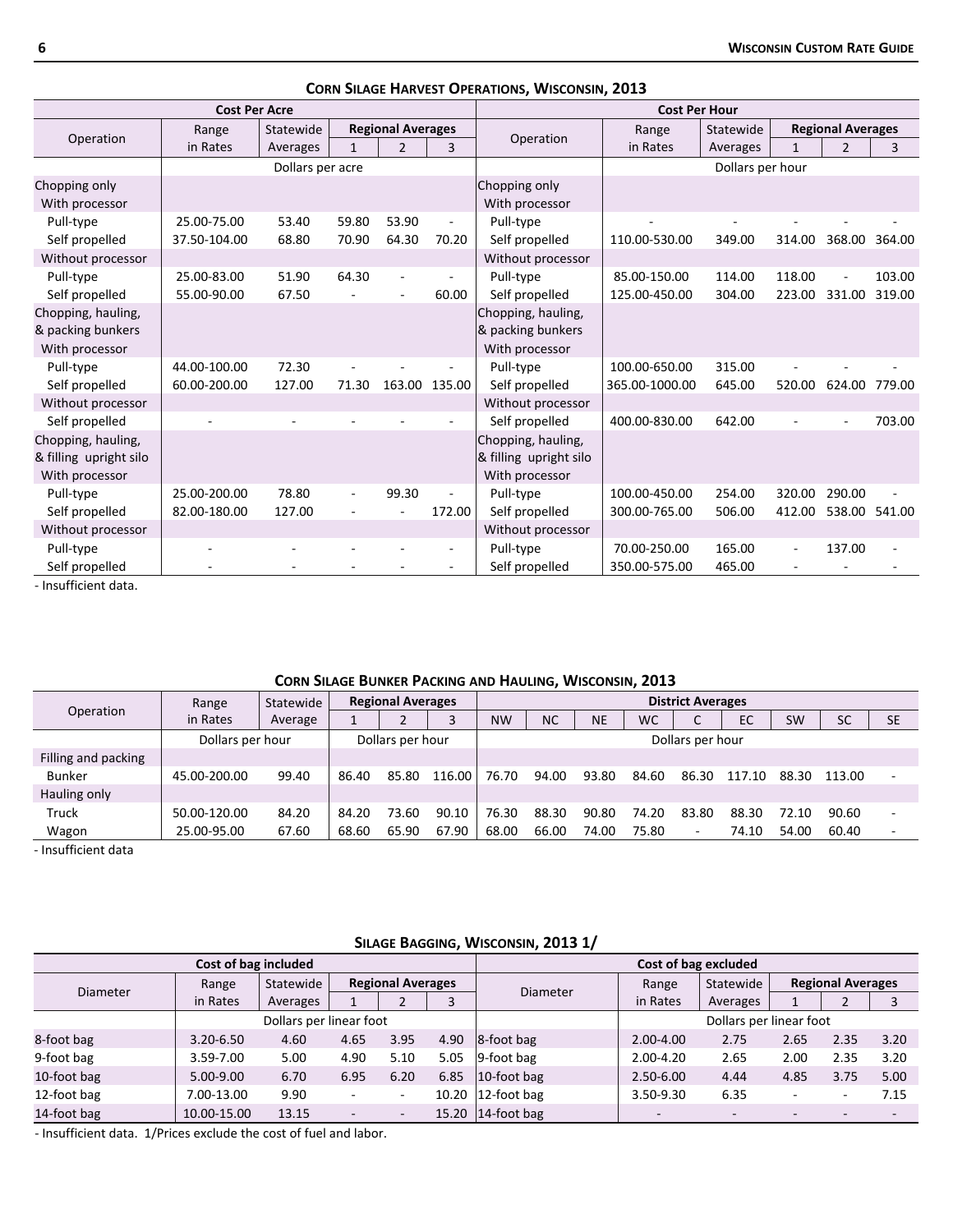|                                       |                         |           | HARVESTING GRAIN AND CORN STALKS, WISCONSIN, 2013 |                          |        |           |           |                          |           |                          |        |           |           |           |
|---------------------------------------|-------------------------|-----------|---------------------------------------------------|--------------------------|--------|-----------|-----------|--------------------------|-----------|--------------------------|--------|-----------|-----------|-----------|
|                                       | Range                   | Statewide |                                                   | <b>Regional Averages</b> |        |           |           |                          |           | <b>District Averages</b> |        |           |           |           |
| Operation                             | in Rates                | Average   | $\mathbf{1}$                                      | $\overline{2}$           | 3      | <b>NW</b> | <b>NC</b> | <b>NE</b>                | <b>WC</b> | C                        | EC     | <b>SW</b> | <b>SC</b> | <b>SE</b> |
| <b>Cost Per Acre</b>                  | Dollars per acre        |           |                                                   | Dollars per acre         |        |           |           |                          |           | Dollars per acre         |        |           |           |           |
| Corn combining                        | 20.00-45.00             | 31.30     | 31.20                                             | 31.30                    | 31.30  | 30.60     | 31.70     | 35.10                    | 33.00     | 29.30                    | 32.10  | 28.70     | 30.70     | 31.20     |
| Soybean combining                     | 20.00-40.00             | 30.70     | 29.80                                             | 31.20                    | 30.90  | 30.30     | 29.60     | 32.10                    | 33.00     | 27.70                    | 31.20  | 28.80     | 30.50     | 31.20     |
| Small grain combining                 | 20.00-40.00             | 30.20     | 29.40                                             | 30.70                    | 30.30  | 28.80     | 29.70     | 31.60                    | 32.40     | 28.40                    | 30.00  | 28.20     | 30.50     | 30.40     |
| Small grain swathing                  | 7.00-22.00              | 12.60     | 12.20                                             | 11.80                    | 14.40  |           |           |                          |           |                          |        |           |           |           |
| Harvesting or                         |                         |           |                                                   |                          |        |           |           |                          |           |                          |        |           |           |           |
| chopping corn stalks<br>(for bedding) |                         |           |                                                   |                          |        |           |           |                          |           |                          |        |           |           |           |
| Pull-type                             | 6.00-28.00              | 12.60     | 11.60                                             | 13.60                    | 11.80  |           |           |                          |           |                          |        |           |           |           |
| Self-propelled                        | 15.00-60.00             | 42.20     |                                                   |                          |        |           |           |                          |           |                          |        |           |           |           |
| Shredding corn stalks                 | 5.00-24.00              | 13.10     | 11.30                                             | 14.50                    | 12.30  |           |           |                          |           |                          |        |           |           |           |
| <b>Cost Per Hour</b>                  | Dollars per hour        |           |                                                   | Dollars per hour         |        |           |           |                          |           | Dollars per hour         |        |           |           |           |
| Corn combining                        | 80.00-250.00            | 141.00    | 148.00                                            | 140.00 136.00            |        | 120.00    | 172.00    | $\blacksquare$           | 140.00    | 170.00                   |        | 141.00    | 123.00    | 169.00    |
| Soybean combining                     | 50.00-250.00            | 153.00    | 174.00                                            | 134.00                   | 153.00 | 160.00    | 189.00    | $\overline{\phantom{a}}$ | 116.00    | 165.00                   | 127.00 | 145.00    | 152.00    | 170.00    |
| Small grain combining                 | 80.00-250.00            | 139.00    | 147.00                                            | 139.00 133.00            |        |           | 168.00    |                          | 125.00    | 141.00                   | 95.00  | 146.00    | 125.00    | 191.00    |
| Small grain swathing                  | 50.00-90.00             | 69.20     | 71.50                                             |                          |        |           |           |                          |           |                          |        |           |           |           |
|                                       | Dollars per bale        |           |                                                   | Dollars per bale         |        |           |           |                          |           | Dollars per bale         |        |           |           |           |
| Baling corn stalks                    | 7.00-16.00              | 10.20     | 11.30                                             | 10.30                    | 9.70   |           |           |                          |           |                          |        |           |           |           |
|                                       | Dollars per 1 ton stack |           |                                                   | Dollars per 1 ton stack  |        |           |           |                          |           | Dollars per 1 ton stack  |        |           |           |           |
| Stacking corn stalks                  | 10.00-20.00             | 15.10     |                                                   | 15.00                    | 15.30  |           |           |                          |           |                          |        |           |           |           |

‐ Insufficient data.

# **GRAIN DRYING, STORAGE AND HAULING, WISCONSIN, 2013**

| Operation                                 | Range           | Statewide | <b>Regional Averages</b> |                |       | <b>District Averages</b> |           |                          |           |                |       |           |           |           |
|-------------------------------------------|-----------------|-----------|--------------------------|----------------|-------|--------------------------|-----------|--------------------------|-----------|----------------|-------|-----------|-----------|-----------|
|                                           | in Rates        | Average   | 1                        | $\overline{2}$ | 3     | <b>NW</b>                | <b>NC</b> | <b>NE</b>                | <b>WC</b> | C              | EC    | <b>SW</b> | <b>SC</b> | <b>SE</b> |
|                                           | <b>Dollars</b>  |           |                          | <b>Dollars</b> |       |                          |           |                          |           | <b>Dollars</b> |       |           |           |           |
| <b>Grain Drying</b><br>(non-elevator)     |                 |           |                          |                |       |                          |           |                          |           |                |       |           |           |           |
| Cost per bushel<br>Cost per bushel        | 0.030-0.500     | 0.247     | 0.272                    | 0.228          | 0.249 |                          |           |                          |           |                |       |           |           |           |
| per point                                 | $0.010 - 0.090$ | 0.042     | 0.047                    | 0.042          | 0.040 | 0.041                    | 0.063     | $\overline{\phantom{0}}$ | 0.043     | 0.044          | 0.050 | 0.041     | 0.034     | 0.043     |
| <b>Grain Bin Rental</b><br>(non-elevator) |                 |           |                          |                |       |                          |           |                          |           |                |       |           |           |           |
| Cost per bushel<br>per month              | 0.010-0.080     | 0.037     | 0.034                    | 0.036          | 0.040 | 0.035                    | 0.036     | $\overline{\phantom{0}}$ | 0.034     | 0.025          | 0.040 | 0.039     | 0.042     | 0.033     |
| <b>Hauling Grain</b><br>Field to farm     |                 |           |                          |                |       |                          |           |                          |           |                |       |           |           |           |
| Cost per bushel                           | 0.030-0.250     | 0.129     | 0.141                    | 0.136          | 0.115 | 0.136                    | 0.170     | 0.148                    | 0.136     | 0.111          | 0.122 | 0.136     | 0.106     | 0.131     |
| Farm to market                            |                 |           |                          |                |       |                          |           |                          |           |                |       |           |           |           |
| Cost per bushel                           | 0.050-0.400     | 0.176     | 0.218                    | 0.183          | 0.142 | 0.191                    | 0.247     | 0.239                    | 0.193     | 0.200          | 0.151 | 0.168     | 0.124     | 0.174     |

‐ Insufficient data.